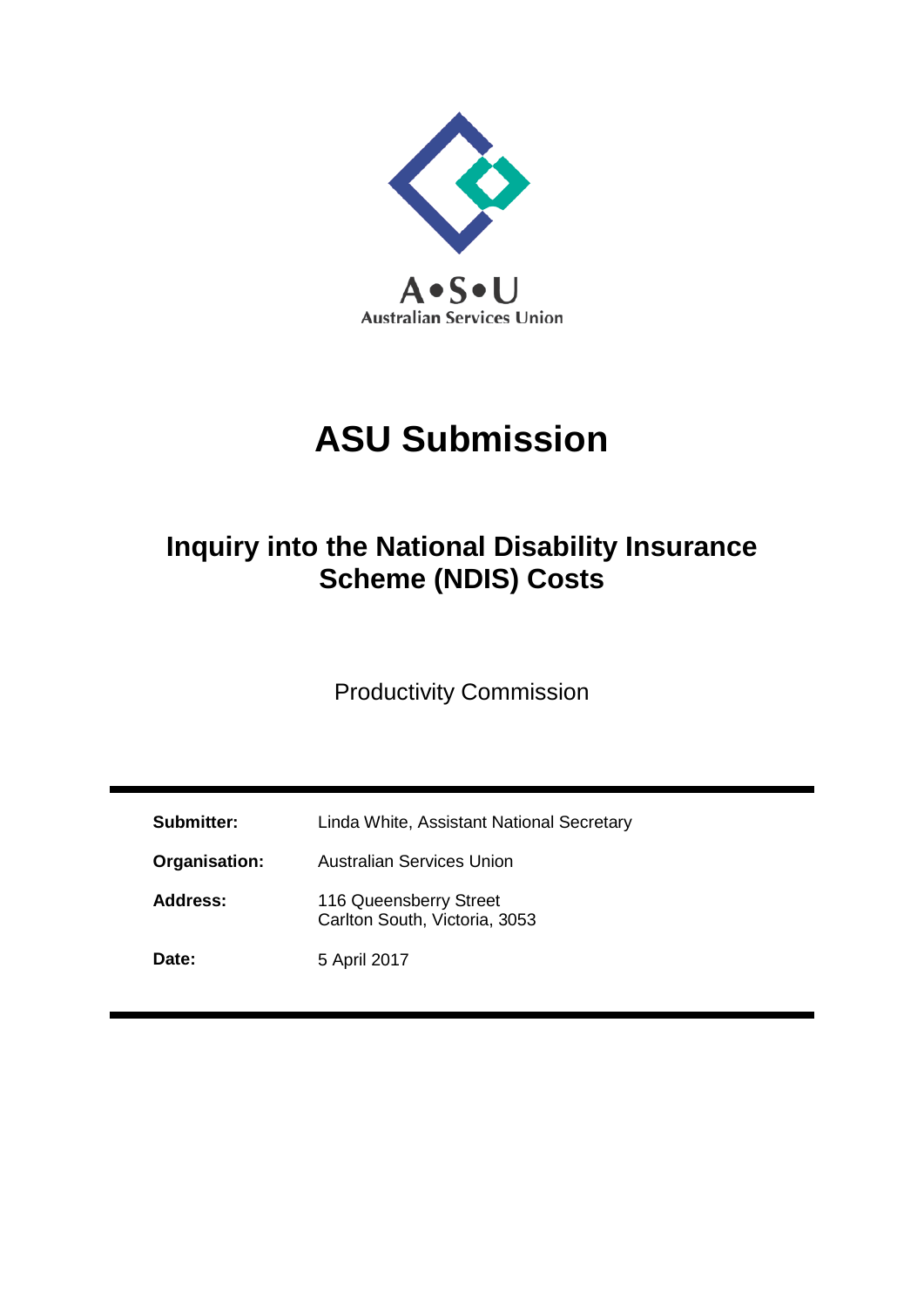## **Contents**

| 2.                             |                                                                                        |  |  |  |  |
|--------------------------------|----------------------------------------------------------------------------------------|--|--|--|--|
| 3.                             |                                                                                        |  |  |  |  |
| 4.                             |                                                                                        |  |  |  |  |
| 5.                             |                                                                                        |  |  |  |  |
| 6.                             |                                                                                        |  |  |  |  |
| 6.1                            | A decent safety new of pay and conditions to attract, retain and value the workforce 5 |  |  |  |  |
| 6.2                            |                                                                                        |  |  |  |  |
| 6.3                            |                                                                                        |  |  |  |  |
| 6.5                            |                                                                                        |  |  |  |  |
| 6.4                            |                                                                                        |  |  |  |  |
| $7_{\scriptscriptstyle{\sim}}$ |                                                                                        |  |  |  |  |
| 7.1                            |                                                                                        |  |  |  |  |
| 7.2                            |                                                                                        |  |  |  |  |
| 8.                             |                                                                                        |  |  |  |  |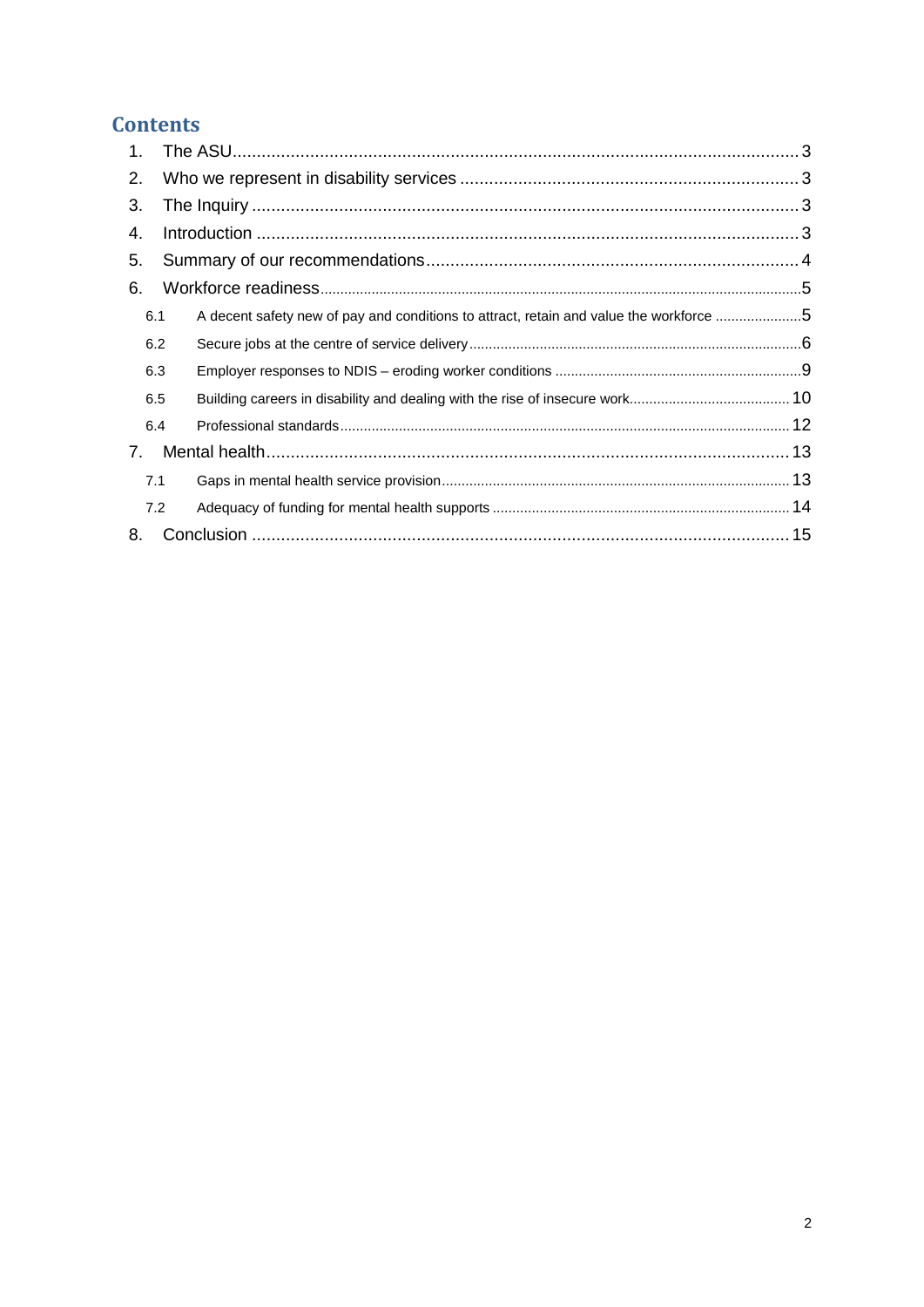## <span id="page-2-0"></span>**1. The ASU**

The Australian Services Union (ASU) is one of Australia's largest unions, representing approximately 135,000 members.

The ASU was created in 1993. It brought together three large unions – the Federated Clerks Union, the Municipal Officers Association and the Municipal Employees Union, as well as a number of smaller organisations representing social welfare workers, information technology workers and transport employees.

Currently ASU members work in a wide variety of industries and occupations because the Union's rules traditionally and primarily cover workers in the following industries and occupations:

- Disability support
- Social and community services
- Local government
- State government
- Transport, including passenger air and rail transport, road, rail and air freight transport
- Clerical and administrative employees in commerce and industry generally
- Call centres
- Electricity generation, transmission and distribution
- Water industry
- Higher education (Queensland and South Australia)

The ASU has members in every State and Territory of Australia, as well as in most regional centres. Around 50% of ASU members are women, the exact percentage varies between industries, e.g. in social and community services around 70% of our members are women.

#### <span id="page-2-1"></span>**2. Who we represent in disability services**

The ASU is the largest union of workers in the social and community services sector, which includes workers in disability support services across the country. We are the major NDIS union in Queensland, New South Wales, ACT, and South Australia. We also represent public sector disability support workers in Queensland.

The ASU's expertise in disability arises from representing the disability support workforce working in a range of different jobs roles including disability support work, care management and coordination, disability advocates, Local Area Coordinators, team leaders, and managers in disability providers.

### <span id="page-2-2"></span>**3. The Inquiry**

The ASU is pleased to provide this submission to the Productivity Commission's inquiry into the National Disability Insurance Scheme (NDIS) Costs.

We are firmly of the view that a supported and valued disability workforce is key to delivering a quality NDIS. This submission will primarily focus on the issues raised in Part 5 of the inquiry issues paper, "Market Readiness".

In preparing this submission we have consulted widely with our members who work as disability support workers. Further, the ASU, in conjunction with the Health Services Union and United Voice recently conducted a survey of 1522 union members who work supporting people with disability.

#### <span id="page-2-3"></span>**4. Introduction**

The National Disability Insurance Scheme is being rolled out across Australia and is due to be fully rolled out by 2020. The scheme will provide greater choice and control for people with disability over the types of supports they need, when they need them and how they want them delivered to help them lead more independent lives.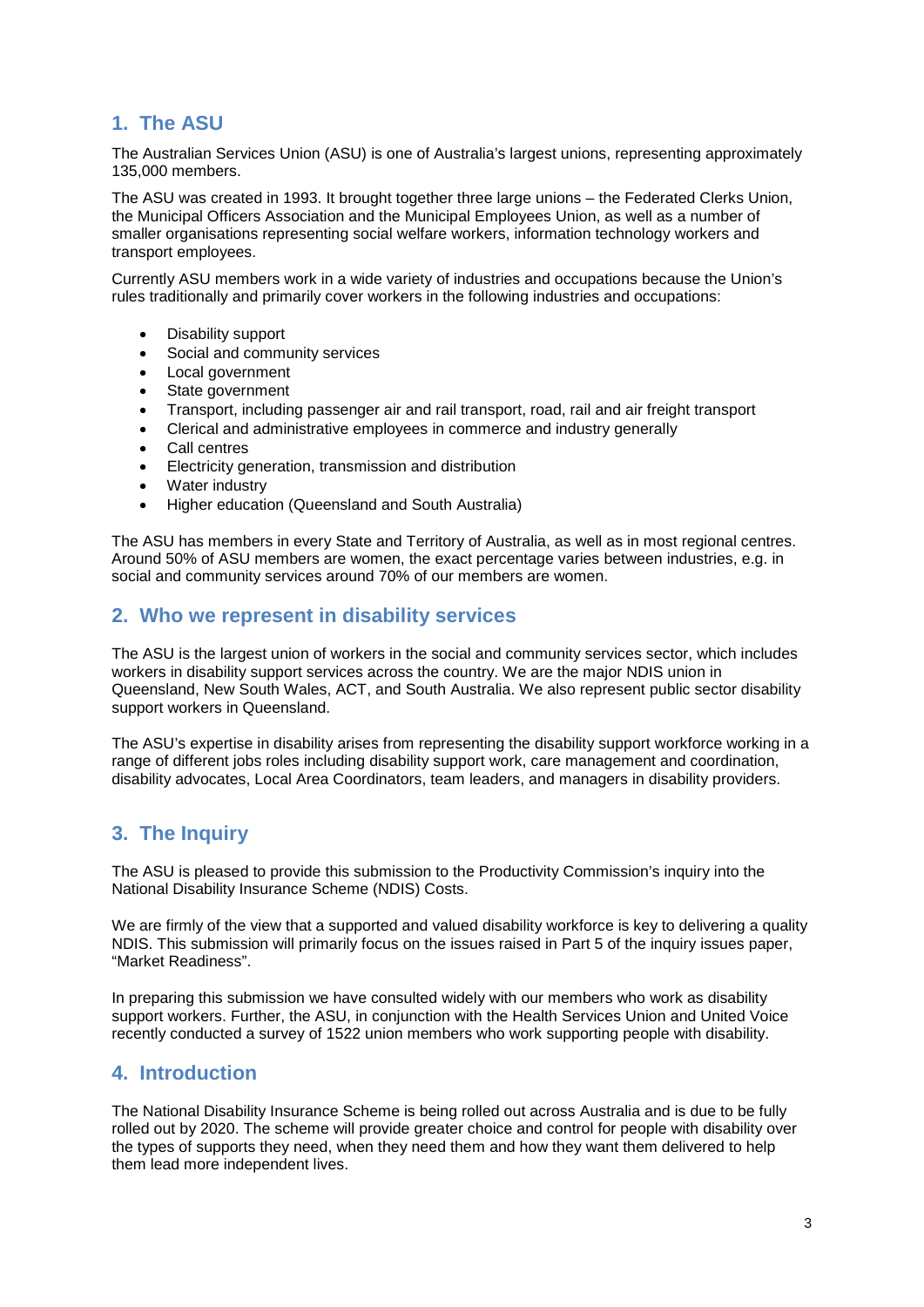The NDIS will double the number of people with disability currently receiving support and total government funding will increase from \$7 billion per year before the scheme commenced to over \$22 billion annually by 2020.

In order to meet the increased demand for person-centred, individualised supports the disability sector workforce will also need to double by 2020. This will mean growing the industry by more than 100,000 new workers for the NDIS to reach its potential by 2018-19.

Today, disability support work today is predominantly provided by direct employment with not-forprofit disability service providers. The vast majority of these jobs are part-time or casual.

However, the NDIS will fundamentally change the nature of disability support work.

Firstly, with greater control over choice of services, people with disability will demand greater specialisation and person-centred skills from the disability workforce. Secondly, as the market for services dramatically increases there will be an increase in new providers entering the market – including for-profit providers and platform ("uber-style") providers – which could foster insecure work arrangements for frontline NDIS workers.

To retain and attract a quality workforce to deliver a successful NDIS these challenges must be addressed.

#### <span id="page-3-0"></span>**5. Summary of our recommendations**

The ASU makes the following recommendations to this inquiry.

- 1. NDIS pricing assumptions should be reviewed and set such that the NDIS price:
	- (a) reflects the reality of disability support work (including appropriate classifications for the work performed, adequate time allocated for tasks, administration, supervision, training etc);
	- (b) can meet minimum Award entitlements and the National Employment Standards (including leave and other entitlements, as well as Equal Remuneration Order pay increases);
	- (c) supports secure jobs in the sector.
- 2. Pricing should be reviewed independently of the NDIA and in a transparent way, including stakeholder representation.
- 3. The Government should, via legislation or regulation, ensure that the relevant Award conditions cover all NDIS workers regardless of employment arrangement (i.e. to regulate Uber style providers and to avoid sham contracting).
- 4. The Government should, in conjunction with stakeholders, develop a detailed workforce plan which details the skills required in the sector, and career path options. This should involve:
	- (a) Establishing a portable leave and training entitlement scheme for NDIS workers;
	- (b) Investing in invest in disability support education and training opportunities targeted to areas where the biggest workforce increases will be required.
- 5. The establishment of an industry certification and accreditation body to set minimum professional standards to properly recognise the skills and experiences of workers in community services and ensure quality service provision. The body should comprise representatives of employers, employees, educators and clients.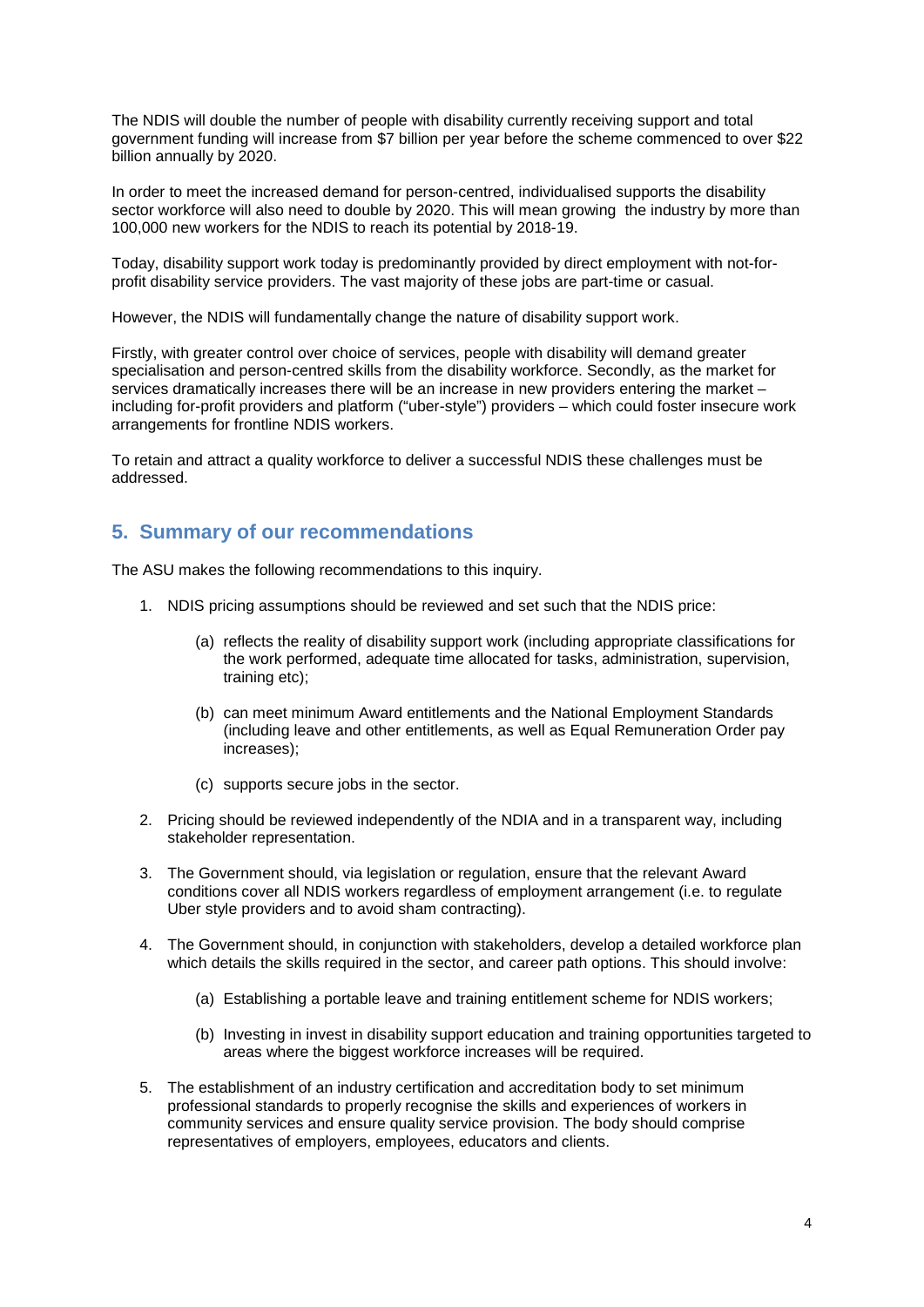- 6. The State and Federal Governments enter into an intergovernmental agreement (e.g. COAG) to ensure there will be no gap in services and ongoing mental health funding will remain for non-NDIS eligible participants.
- 7. NDIS pricing to have separate line items for psychosocial disability reflecting the actual costs of ongoing quality mental health supports.

#### <span id="page-4-0"></span>**6. Workforce readiness**

#### <span id="page-4-1"></span>**6.1 A decent safety new of pay and conditions to attract, retain and value the workforce**

It is estimated that at least an additional 100,000 workers need to be found to support people with disability in the NDIS. In order to attract sufficient workers to meet this demand, disability support jobs must be secure and well paid, with career paths to retain workers in the sector.

We believe the current NDIS pricing regime does not provide for this. It is based on assumptions made about the nature of disability support work without any consultation with frontline workers, people with disability or their representatives.

We consider that a number of key assumptions underpinning the NDIS unit price are flawed, in particular:

• Classification and pay level of disability support workers

NDIS pricing assumes that disability support workers are employed at a SACS level 2.3 under the *Social, Community, Home Care and Disability Services Industry Award*  20[1](#page-4-2)0 (the Award). However, this is, even in the eyes of the NDIA,<sup>1</sup> the rate that reflects the minimum level of experience and qualifications required of a disability support worker. Not only does this mean the price does not allow for any career advancement for employees who are employed at this minimum, but many disability support workers are required to have skills and experience well above the minimum, and many support workers are presently employed at SACS level 3 or above.

Furthermore, as supports are made individualised under the NDIS, a higher level of skills will be required to support the various needs of people with disability. This will require a higher classification of work for many disability support workers.

• Client-facing time

NDIS pricing assumes that only 5% of time excluding leave (which works out to just 3 minutes an hour) is not directly with participants or travelling between clients. This simply does not adequately allow for the necessary administration, training, peer support, team meetings, and supervision that is required in the role of a disability support worker.

Span of control

NDIS pricing assumes that a supervisor is employed at SACS level 3.2, and a workforce ratio of 1 supervisor to 15 employees (to increase to 18 employees).

This is contrary to the Award provisions – a graduate with a 3 year degree should be employed at a minimum of SACS level 3.3, and should only supervise a "limited number" of lower classified employees.<sup>[2](#page-4-3)</sup>

We are concerned that these pricing assumptions do not meet the minimum Award conditions, nor do they reflect the reality of working in the sector. In response, many providers are seeking to reduce

**<sup>.</sup>** 

<span id="page-4-3"></span><span id="page-4-2"></span><sup>&</sup>lt;sup>1</sup> *NDIA report on the methodology of the efficient price*, 2014, p 3.<br><sup>2</sup> Social, Community, Home Care and Disability Services Industry Award 2010, Schedule B.3.2(i)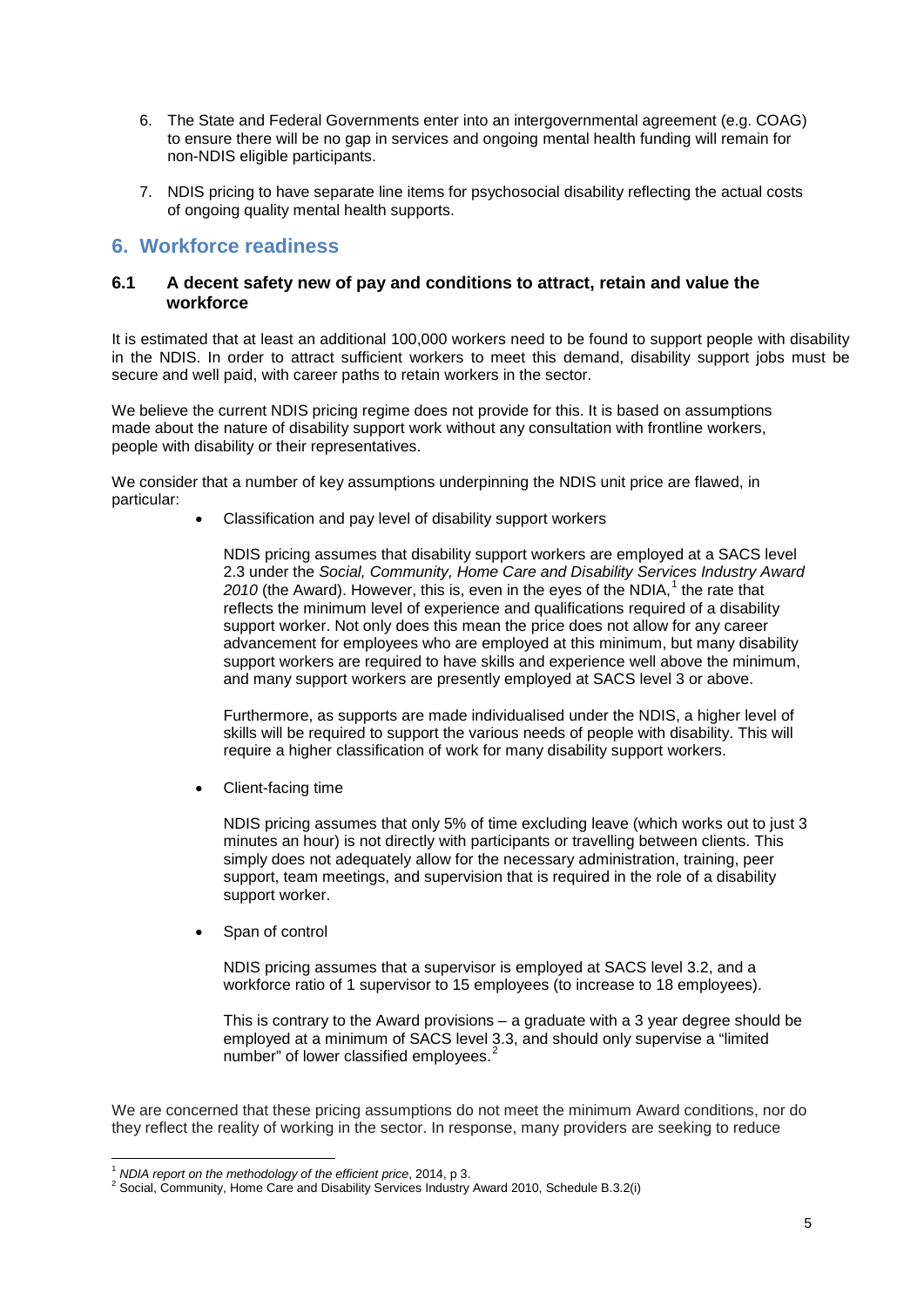NDIS workers' pay and conditions either through restructures or setting up new organisations to deliver disability support. This will only exacerbate the workforce shortages in the sector, and mean less quality and continuity in support for people with disability.

#### *DISABILITY SUPPORT WORKER SURVEY - concerns about the unit price*

In the recent ASU, HSU and UV survey of 1522 disability support workers, we found:

- 56% of workers feel they do not have time to do everything in their job; and
- Only 23.6% of workers feel that they are paid fairly for the work they do.

Of the 416 respondents to the survey that identified as being supervisors, 65% are supervising 8 or fewer employees (compared to the NDIS pricing assumption of supervisors supervising 15 – 18 employees). Indeed, only 17% are supervising 14 or more employees. Of those supervising 14 or more employees, 83% agreed or strongly agreed that they could not provide proper supervision because they have too many people to supervise.

Further, as part of that survey, ASU members told us:

- *The NDIS does not allow funding for staff development or team meetings. It seems all training and further skill development costs will be placed on the worker. This will reduce the high level of care that can be provided to our clients as our wages will not increase to cover these costs. Communication will be affected as team meetings won't be funded. There are a lot of things that will not be funded through the NDIS. Higher expectations of care with less training.*
- *This is the lowest paid job I have ever been paid. It is not much.*
- *I am concerned about changes to my working conditions under the NDIS. Forced to use own vehicle to provide support. Associated costs e.g. business rego and insurance, cleaning, wear and tear. Not paid until I reach the home of my next client. Not paid for admin time. I believe that the NDIS can be beneficial for people with a disability and may offer great opportunities. However the disability support staff seem to be the ones that have to make all of the sacrifices, money, time and work load.*
- *There are no longer many opportunities for training, staff meetings. There is more admin and not enough time. Managers don't cover staff when they are sick. The budget has become very tight. We are doing more work than ever.*
- *Increase in non-billable administrative workload & employer pressure to meet billable KPIs have led to increased employee stress.*
- *We have been advised that our hourly rate is higher than what the NDIS rate is so as grade 3 employees, we will be now classed as grade 2. We won't lose pay immediately however we won't be getting a payrise until grade 2 rates catch up to ours. We currently access cars from our organization on leaseback as we use our cars daily for our work. We are losing the cars too. We have also lost our first aid allowance and we no longer get our first aid training paid for by our employer.*
- *I am struggling to understand how quality staff will be retained, where supervision will fit in, where the opportunities for team debriefing will be and how professional development will occur.*

#### <span id="page-5-0"></span>**6.2 Secure jobs at the centre of service delivery**

As the NDIS rolls out and competition intensifies for flexible and responsive person-centred service delivery, it is anticipated that there has been, and will continue to be, will be a rise in insecure work arrangements in the sector. The traditional model of permanent employment with a single service provider will be eroded by alternative employment models, in particular: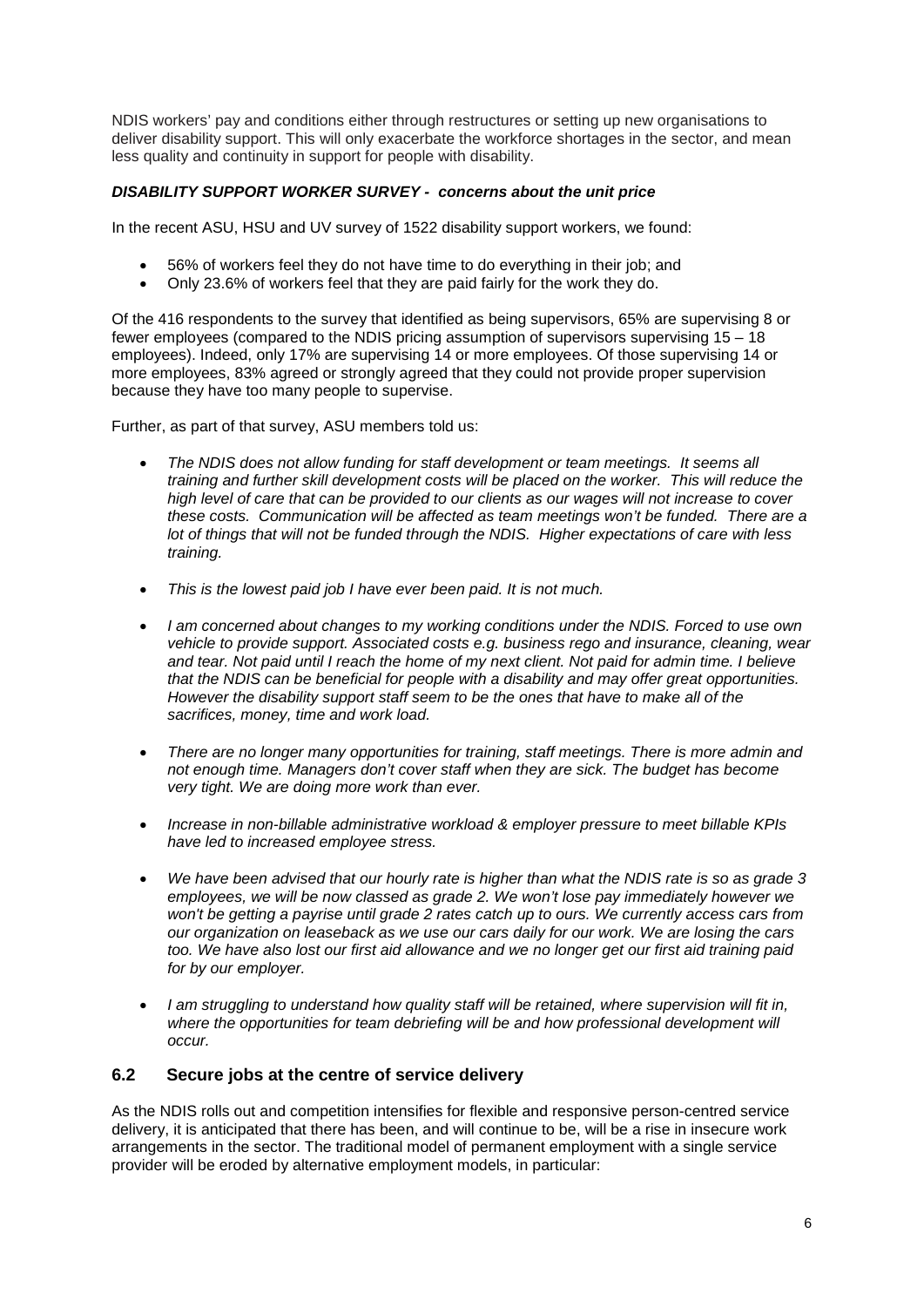- Rise in casualisation of workforce as providers shift risks associated with flexible service delivery onto the workforce;
- Rise in instances of employment across multiple disability service providers as workers try to maximise a stable income in the face of provider hesitancy to embrace permanent full-time work under the NDIS;
- Rise in self-employment as a sole trader providing services directly to clients as workers seek to cut out the "middle man" of a controlling employer limiting their own hours and flexibility;
- Rise in "gig-economy" work as platform services (e.g. uber style services) enter the market and independent contractors or sub-contractor work; and
- Rise in people with disability wanting to employ directly their own support workers to have greater control over the type of support they want and when they want it.

Retaining and attracting workers to the sector is crucial for the NDIS to be a success. Quality, responsive supports for people with disability will not be available if the workforce is insecure and therefore unstable, and if the workforce is unable to develop and refine the skills and qualifications necessary to meet the needs of people with disability.

Further, People with Disability Australia (PWDA), a national cross-disability rights and advocacy organisation run by and for people with disability made a submission to the Fair Work Commission in relation to an application made by employer groups to amend the part time employment provisions of the Award.<sup>[3](#page-6-0)</sup> In that submission PWDA set out the risks that arise to people with disability of the disability support workforce being employed in predominantly insecure employment arrangements, as follows:

#### *"Devaluing the work of disability support workers devalues the lives of the people with disability they support*

*13. The proposed changes to the definition of part time work are dangerous to the success of the NDIS, specifically by threatening the quality of staff and thus services on offer to people with disability. Limiting the hours required to be specified on part-time contracts, say to 4 hours (even if more is expected) creates insecure employment. A person in this position would be in a financially worse position than a casual doing the same hours as casuals receive additional loading. It also risks the introduction of zero-hour contracts as has occurred in other jurisdiction such as the UK.* 

*14. Low pay and insecure employment would make disability support work an increasingly unattractive career path and lower the level of skills and commitment in the already strained workforce. This is at a time when the workforce should be expanding, diversifying, and upskilling to adapt to the new environment and provide innovative solutions to people with disability. Disability support work is a challenging and rewarding career path, it should not be characterised as a fall back, or stop gap career for people unable to secure alternative better paid work with more standardised working conditions.* 

*15. The proposed changes will create a category of worker who is offered insecure, low paid employment specifically because they work with people with disability. The inference being that people with disability somehow still require something 'different' than others in the community, and cannot be served by mainstream style supports. The NDIS challenges this perception, and it is the service sector that must respond by changing working cultures, raising expectations, and rewarding good staff as opposed to targeting the workforce for cuts and placing the responsibility for this on people with disability who are merely seeking the choice and control experienced by others in the community.* 

*16. Moreover, the changes will disproportionality affect women who make up the majority of the current disability support workforce. It will also create a further barrier to employment for people with disability themselves who could be using their skills and expertise to increase their economic participation and strengthen their economic security by working in the sector.* 

<span id="page-6-0"></span>**<sup>.</sup>** <sup>3</sup> PWDA submission found here: [https://www.fwc.gov.au/documents/sites/awardsmodernfouryr/common/am2014196-witness](https://www.fwc.gov.au/documents/sites/awardsmodernfouryr/common/am2014196-witness-pwda-22022016.pdf)[pwda-22022016.pdf](https://www.fwc.gov.au/documents/sites/awardsmodernfouryr/common/am2014196-witness-pwda-22022016.pdf)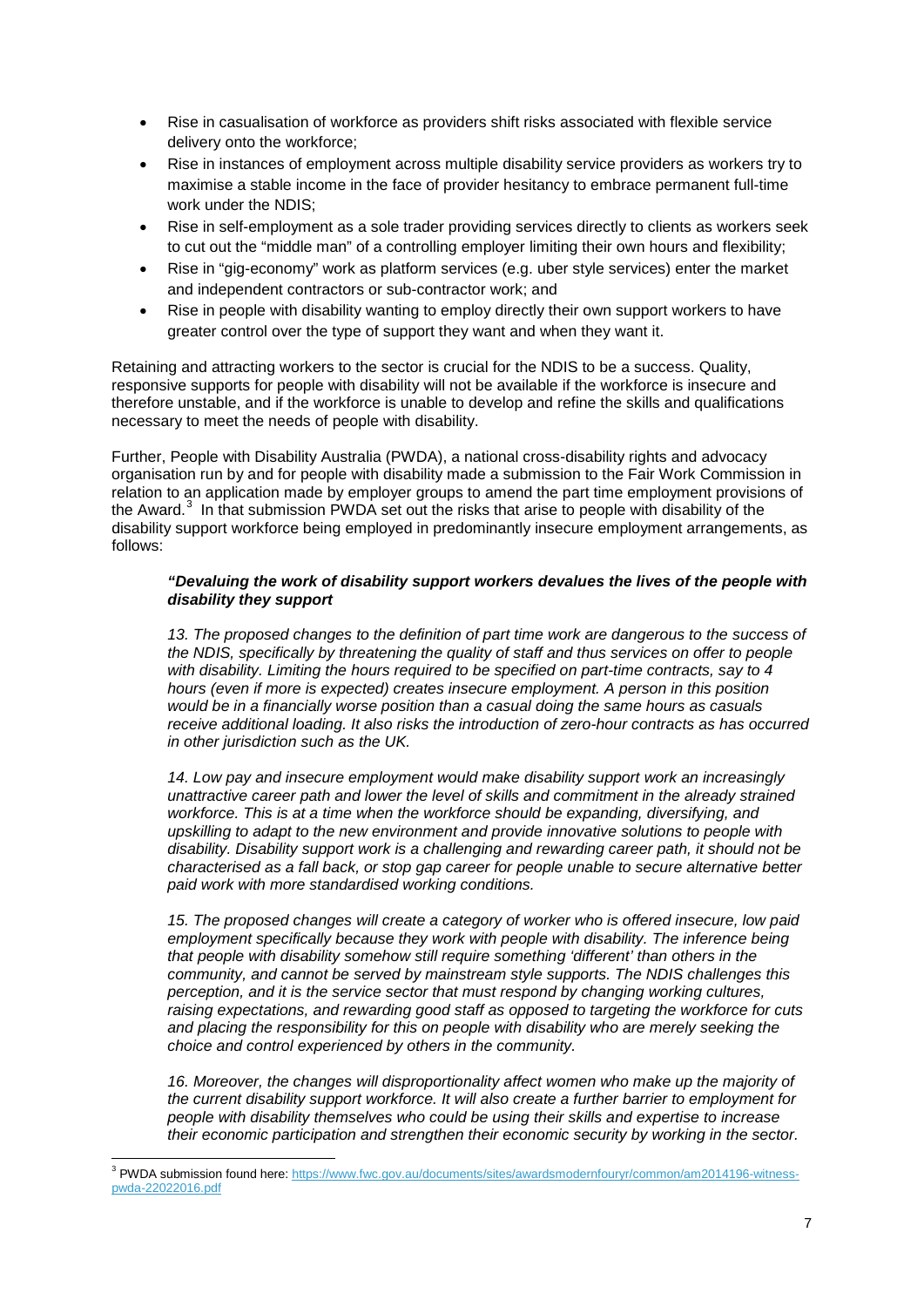*17. Creating systemic employment discrimination problems for disability support workers discriminates against people with disability too by indirectly channelling potential staff into other industries with better working conditions. Devaluing the work of disability support workers devalues the lives of the people with disability they support.* 

*18. Furthermore, there is considerable evidence linking underpaid, unmotivated, undervalued staff to violence, abuse, neglect and exploitation of people with disability especially those living in residential institutions or receiving personal care in their own homes. Research demonstrates that violence, abuse and neglect tend to occur where work is precarious, unstable or contingent (Mayhew and Quinlan, 2000 Both PWDA and the ACDA have advocated extensively on this topic, most recently in evidence to the Senate Community Affairs Inquiry into Violence, Abuse and Neglect Against People with Disability in Residential and Institutional Settings (2015). The Senate Report made specific recommendations around workplaces and worker practices with regard to addressing violence committed by staff. 19. Attractive working conditions for disability support workers are essential in order to support the paradigm shift embodied by the NDIS, encourage the development of a high quality market for disability supports which meets the needs of consumers, and to ameliorate the risk of violence towards people with disability."*

#### *DISABILITY SUPPORT WORKER SURVEY - concerns about secure work*

In the recent ASU, HSU and UV survey of 1522 disability support workers, we found:

- 72.2% of workers are worried about the future of their job; and
- Only 10.6% of workers feel the NDIS has been positive for them as a worker.

Further, as part of that survey, ASU members told us:

- *The casual nature of the work and the pay/minimum hours is very unsustainable. It is also very difficult to come to work (often travelling 30 kilometres) for a 2 hour shift, then having to wait around for the next shift 4-5 hours later. There is little consideration for the impacts on workers - the entire focus for the organisation is on filling shifts and building customer (participant) numbers.*
- *I started on a 136 hour a month contract and lowered it to 120 and was told I could always put it up if needed. Which was not true they would not let me increase my contract, they have just hired people on a 8 hour a month contract and 30 hour contract and they pick up extra shifts. I have always tried to be a reliable and valued employee but not feeling it now.*
- *Very concerned about job security when NDIS comes to the Gold Coast. Organisations seem to be doing all they can to pay stuff much less than they have been. Conditions seem to be getting much worse in the lead up*
- *My biggest issue has been agency work where you use your own car and do not get paid between jobs. Sometimes I have been paid 1-2 hrs for spending over half a day doing job related activities. I see conditions getting worse under these conditions.*

#### **Recommendation 1:**

**NDIS pricing assumptions should be reviewed and set such that the NDIS price:**

**(a) reflects the reality of disability support work (including appropriate classifications for the work performed, adequate time allocated for tasks, administration, supervision, training etc);**

**(b) can meet minimum Award entitlements and the National Employment Standards (including leave and other entitlements, as well as Equal Remuneration Order pay increases);**

**(c) supports secure jobs in the sector**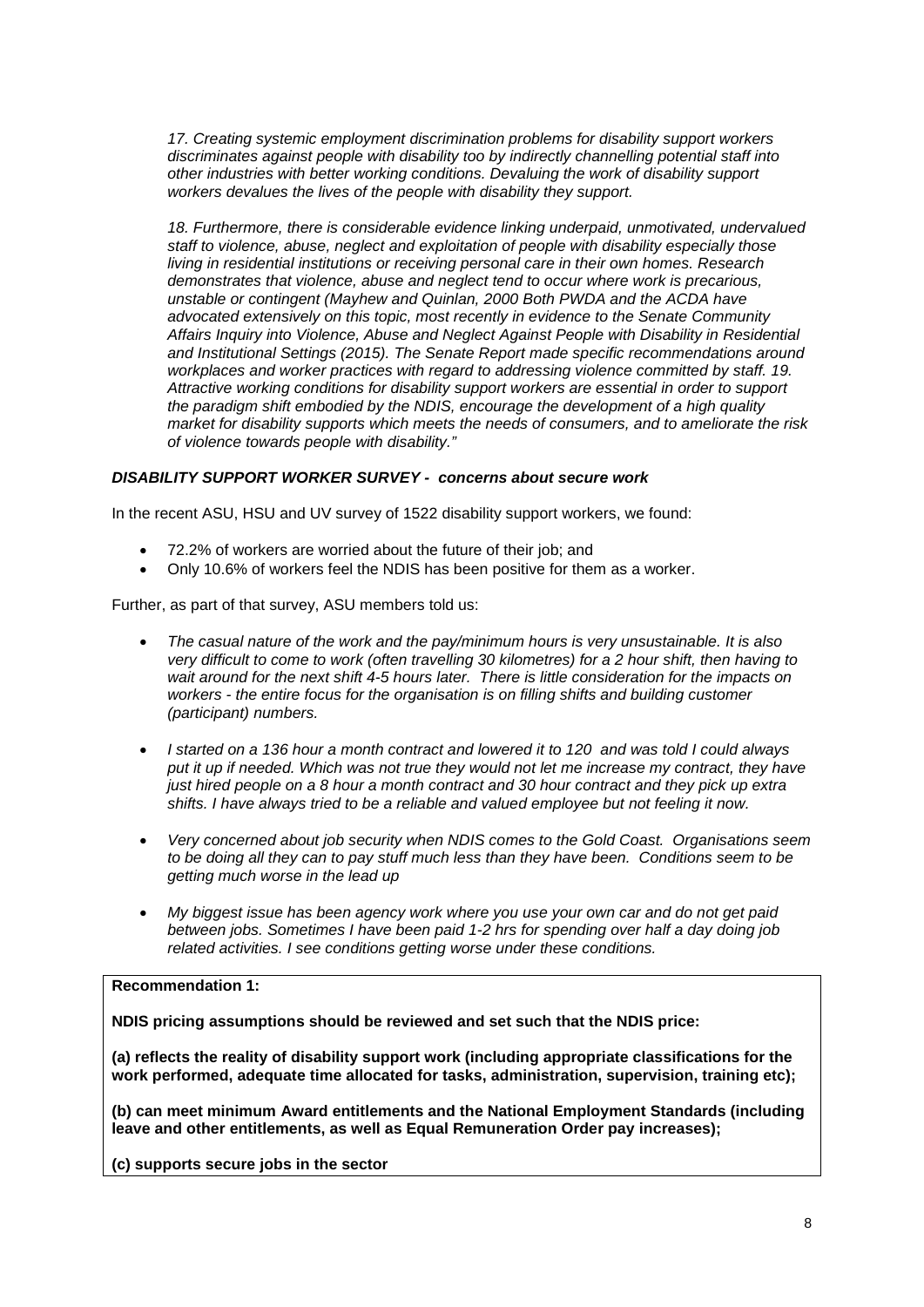**Recommendation 2:** 

**Pricing should be reviewed independently of the NDIA and in a transparent way, including stakeholder representation.**

**Recommendation 3:** 

**The Government should, via legislation or regulation, ensure that the relevant Award conditions cover all NDIS workers regardless of employment arrangement (i.e. to regulate Uber style providers and to avoid sham contracting).** 

#### <span id="page-8-0"></span>**6.3 Employer responses to NDIS – eroding worker conditions**

As a consequence of the inadequacy of the NDIS pricing, there is significant uncertainty among providers and workers as to the future a stable NDIS workforce.

Employers are dealing with pricing inadequacy by shifting the risk onto the workers. We have witnessed employers freezing pay, declassifying workers, and the restructuring of organisations to create casual and short-term positions. This is making disability support work less attractive as a long term career option, and presents considerable reputational risk for the scheme itself.

By way of example, recently Neami, a leading community mental health service provider, created a subsidiary called Me Well. Me Well will provide NDIS services, where Neami would have have previously, as the NDIS rolls out.

Neami's justification is that the NDIS is too poorly paid and too risky to have it near the Neami brand. They want to make Neami a specialist, clinical mental health provider and have Me Well do what they see as the low-skilled work that the NDIS demands of mental health support. They plan for it to be award based (rather than the employees being employed under the existing collective agreement) and they will have people employed on individual contracts.

Neami have said that there will be less supervision and training to Direct Support Workers at Me Well than what Neami would have previously provided. Support Coordinators will be paid slight more than the current Support Worker role at Neami, but will have a much larger case load and less time with each client, most of which will be back-of-house work, not face to face.

#### *DISABILITY SUPPORT WORKER SURVEY - concerns employer responses*

As part of the the recent ASU, HSU and UV survey of disability support workers, ASU members told us:

- *I am concerned about erosion of wages and conditions. Current employer hiring only at Level 2 on 3 month contracts.*
- *How do the employers think they are going to get any quality workerrs or keep respect and dignity of people with a disability on a casual workforce and then give pay cuts, more work and have the disabled have more incidents.*
- *New management does not support workers, and wants us to do more and more unpaid hours. I am very concerned about how Management will treat workers when NDIS rolls out in our area, we do not appear to have any rights anymore. I am soooo glad I am at the end of my working career.*
- *Our employer has used the NDIS as an excuse to reduce staff, reclassify our job so our wage level has gone from 4 to 3 and freeze our wage until it catches up.*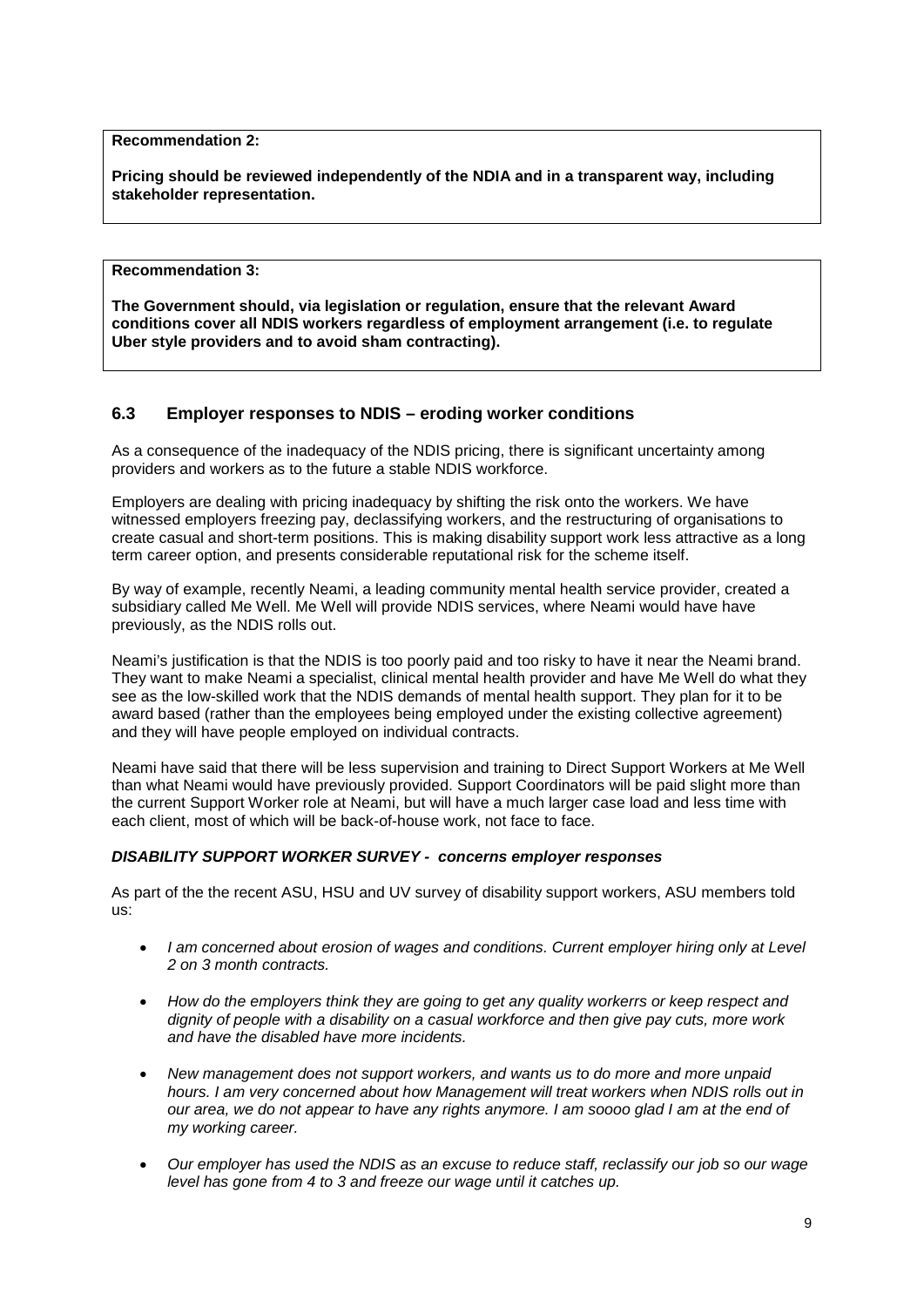• *My employer and many others in our region are reducing pay grades in anticipation of the roll out of the NDIS. For the last two years all new employees are paid at SCHADS 2.2 instead of the previous starting rate of 3.2. By attrition they are eroding pay rates in order to shore up their financial position to weather the end of block funding and the introduction of fee for service invoicing under NDIS. There are now are almost no new permanent employment contracts and most new contracts are offered on a three month basis at the most.*

#### <span id="page-9-0"></span>**6.5 Building careers in disability and dealing with the rise of insecure work**

Greater choice and control for people with disability over the types of supports they want and need will mean that the NDIS workforce needs to be supported to continuously develop new skills and qualifications relevant to diverse needs of individual clients.

In particular under the NDIS there will be:

- Need for greater specialisation to reflect individual needs of people with disability (e.g. menstrual support, nutrition support, music/art/sport therapy and activities);
- Need for greater multi-disciplinary skill-sets for workers to be able to specialise across multiple clients (e.g. being able to work with high needs and low needs clients, with physical and intellectual disability, early intervention, aged care / mental health interface); and
- Focus on person-centred service delivery (e.g. importance of relational skills and relevant specialisation e.g. CALD, LGBTIQ, ATSI).

The NDIS will therefore provide opportunities for workers to have more diverse and fulfilling work and career paths, to better recognise and reward person-centred skill development, and to develop new qualifications / specialisations in the sector.

However, there is currently no person-centred professional development plan for the NDIS workforce. Disability sector workers are highly skilled and passionate about what they do – but their capacity to have their skills recognised, to develop new skills and to attain relevant person-centred qualifications is severely limited.

The deregulation of vocational education has seen course fees for formal qualifications increase to an average of over \$2000 for a Certificate IV in Disability Support. The development and review of these qualifications has been taken away from Industry Skills Councils and handed over to organisations without direct client or worker representative involvement. Instead the new Skills Service Organisations contracted to do this work are already talking about the need for greater "enterprise skills" based on employer needs (e.g. marketing, customer service, budgeting, technology) rather than considering the diverse needs of people with disability.

Furthermore, continuing professional development, in-house training and induction, and access to study leave is limited and varies across providers. As the sector becomes more competitive with the entrance of large for-profits in the market, access to these supports by workers will be further diminished as providers drive to reduce costs and increase profits.

Accordingly, we see a need for an independent statutory NDIS worker entitlement fund to be established.

The fund would be administered similar to the current state-based portable long service leave boards but would encompass a broader support for the NDIS workforce including:

- Portable long service leave entitlement; and
- Portable training and development fund that every worker, regardless of employer or form of employment, is able to access on an equal and ongoing basis.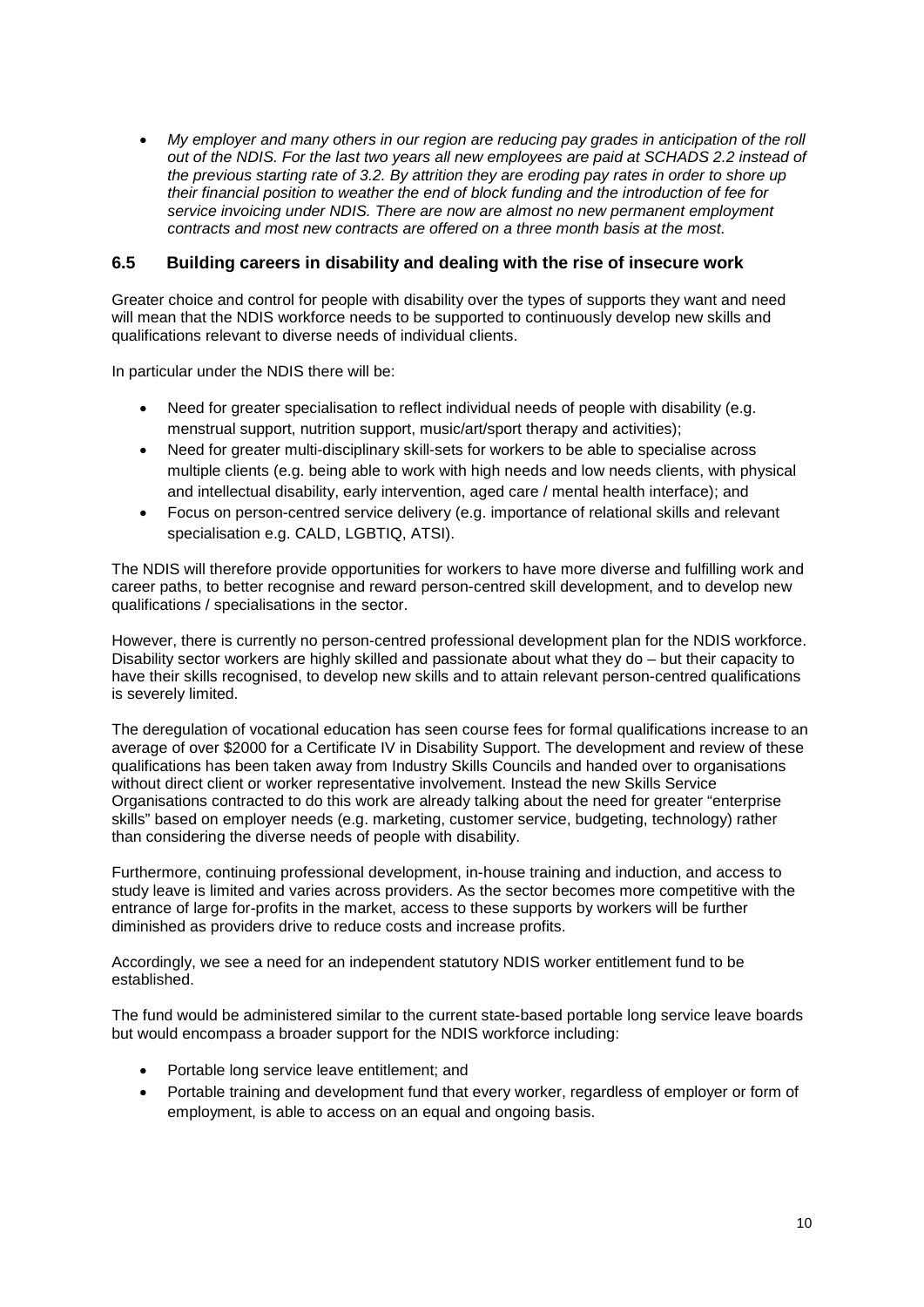#### *Option raised in Issues Paper – skilled migration*

In its Issues Paper, the Productivity Commission raises the possibility that making greater use of skilled migration could assist in helping the workforce to be ready for the NDIS.

We do not support a s.457-style special NDIS worker visa as a way of growing the workforce as the NDIS rolls out. In summary, our concerns are as follows:

- A s.457-style special NDIS worker visa would see the workers coming to Australia in precarious employment. This raises a number of concerns, including:
	- o These visa arrangements have led to widespread exploitation of workers in other industries where such a policy has been adopted;
	- o The workers may be reticent to complain about poor working conditions, or even inappropriate workplace practices, or suspected abuse or neglect, for fear that their employer would cancel their visa; and
	- o People with disability continuity in their support, which cannot be provided by a shortterm and precarious labour force.

We are of the view that all other options should be exhausted before the Government contemplates a specific skilled migration arrangement for disability support workers. However in the event that there is a critical shortage of culturally appropriate support workers for a specific ethnic community, any targeted migration scheme should ensure that the workers are offered permanent migration, not temporary visas.

In terms of workforce shortages, we have identified that there are, in some areas, a correlation between areas of expected significant NDIS workforce need and high youth unemployment. For example, according to the NDIA the number of participants in the NDIS in the Hunter/New England Region will more than double between 2017 and 2019 with an additional 11,000 people requiring disability support. The youth unemployment rate in the Hunter valley is presently approximately 21.8%, while it is 18.1% in New England.

By way of illustration, the table below we have identified a number of areas from the NDIA NSW Market Position Statement that also have a particularly high youth unemployment rate according to the Australian Bureau of Statistics (as at February 2017).

| <b>Local District</b>        | Number of<br>participants<br>30/6/17 | <b>Number of</b><br>participants<br>30/6/17 | <b>Number of</b><br>participants<br>30/6/18 | <b>Number of</b><br>participants<br>30/6/19 | Youth<br>unemployment<br>rate                                                       |
|------------------------------|--------------------------------------|---------------------------------------------|---------------------------------------------|---------------------------------------------|-------------------------------------------------------------------------------------|
| <b>Hunter New</b><br>England | 10.100                               | 16.100                                      | 17.500                                      | 21,500                                      | 21.8% for<br><b>Hunter Valley</b><br>and 18.1% for<br>New England<br>and North West |
| Mid North<br>Coast           |                                      |                                             | 4.700                                       | 5,800                                       | 19.5%                                                                               |
| Illawarra<br>Shoalhaven      |                                      |                                             | 7.300                                       | 8,900                                       | 18.4%                                                                               |
| Northern NSW                 |                                      |                                             | 6.000                                       | 7.300                                       | 17.4%                                                                               |

Accordingly, we are of the view that the Government should be targeting education and training in disability support in these areas, as a way of assisting the local workforce to have the skills required to fill the new jobs.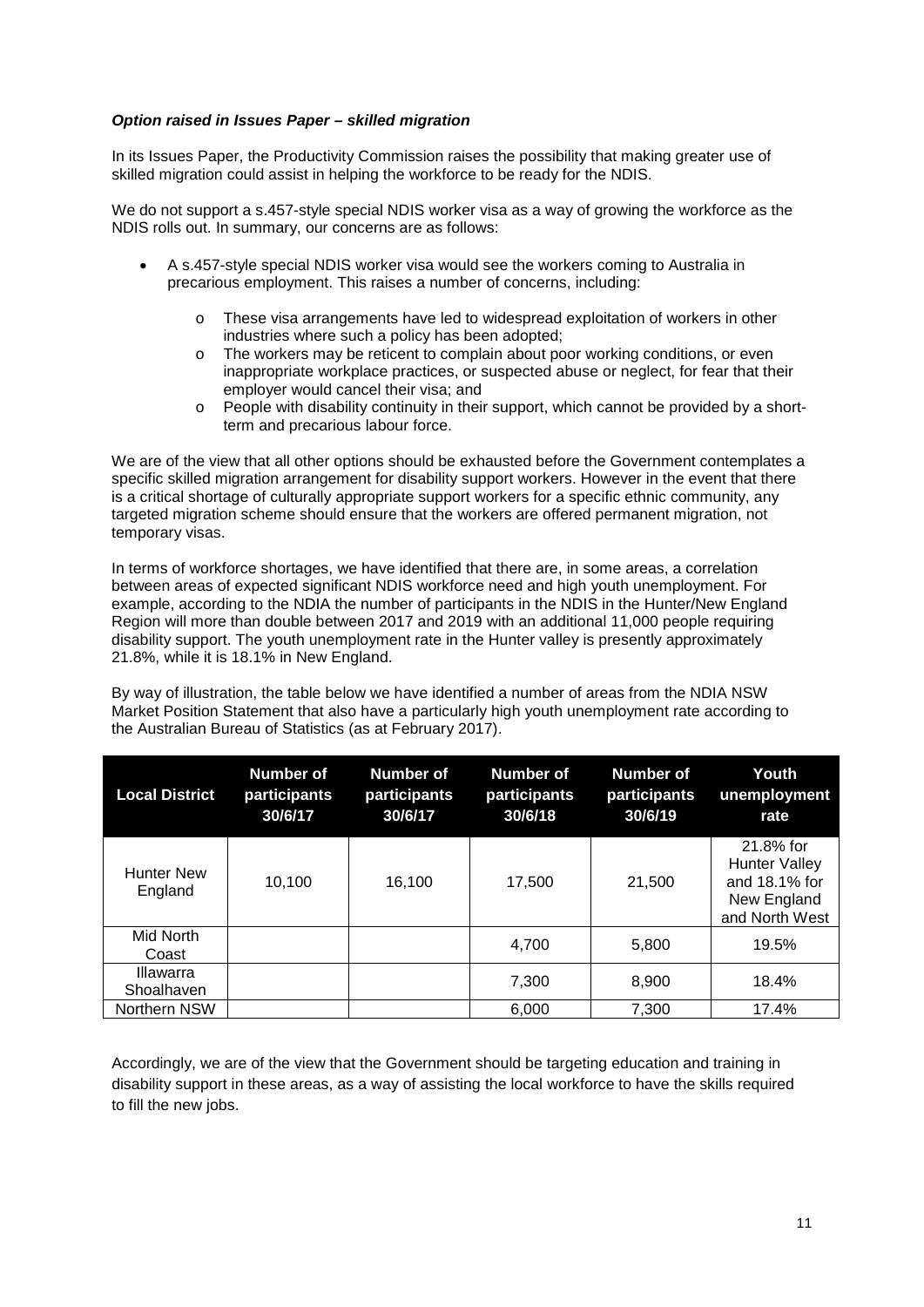**Recommendation 4:** 

**The Government should, in conjunction with stakeholders, develop a detailed workforce plan which details the skills required in the sector, and career path options. This should involve:** 

**(a) Establishing a portable leave and training entitlement scheme for NDIS workers;**

**(b) Investing in disability support education and training opportunities targeted to areas where the biggest workforce increases will be required.** 

#### <span id="page-11-0"></span>**6.4 Professional standards**

Another essential element in building careers in the NDIS and ensuring quality of support is safeguarded is through the development, enforcement and ongoing review of professional standards. The ASU recommends that the government establishes an industry-based and independent tripartite accreditation board with responsibilities including enforcement of minimum standards and rating of service performance above the minimum standard according to a series of industry informed legislated standards.

The regulation of the disability services industry must be managed by the industry itself. Experience shows that self-regulation within a legislative framework is the best form of regulation bringing with it ownership and responsibility of those directly involved. Accreditation of services will improve quality assurance; reduce the regulatory burden and free services to focus on clients rather than government red tape and unnecessary compliance.<sup>[4](#page-11-1)</sup>

A Community and Disability Services Industry Accreditation and Staff Certification Board should be established. It would be comprised of industry representatives (employer bodies, Unions, and bodies representing clients and educators).

The Board will have responsibility for the establishment of:

- Standards and mechanisms for the accreditation of service.
- Codes of conduct for employers and employees.
- Standards and mechanisms for the certification of staff. The establishment of standards for certification of staff shall be via formal certification of the courses of study that provide access to the profession.
- The body will have two distinct divisions  $$ 
	- o Accreditation of Services.<br> **Certification of Staff**
	- Certification of Staff.

#### **Recommendation 5:**

**The establishment of an industry certification and accreditation body to set minimum professional standards to properly recognise the skills and experiences of workers in community services and ensure quality service provision. The body should comprise representatives of employers, employees, educators and clients.**

<span id="page-11-1"></span> $\overline{a}$ <sup>4</sup> ASU, *A national plan to address the workforce crisis in the Social, Community and Disability Services Industry 2009*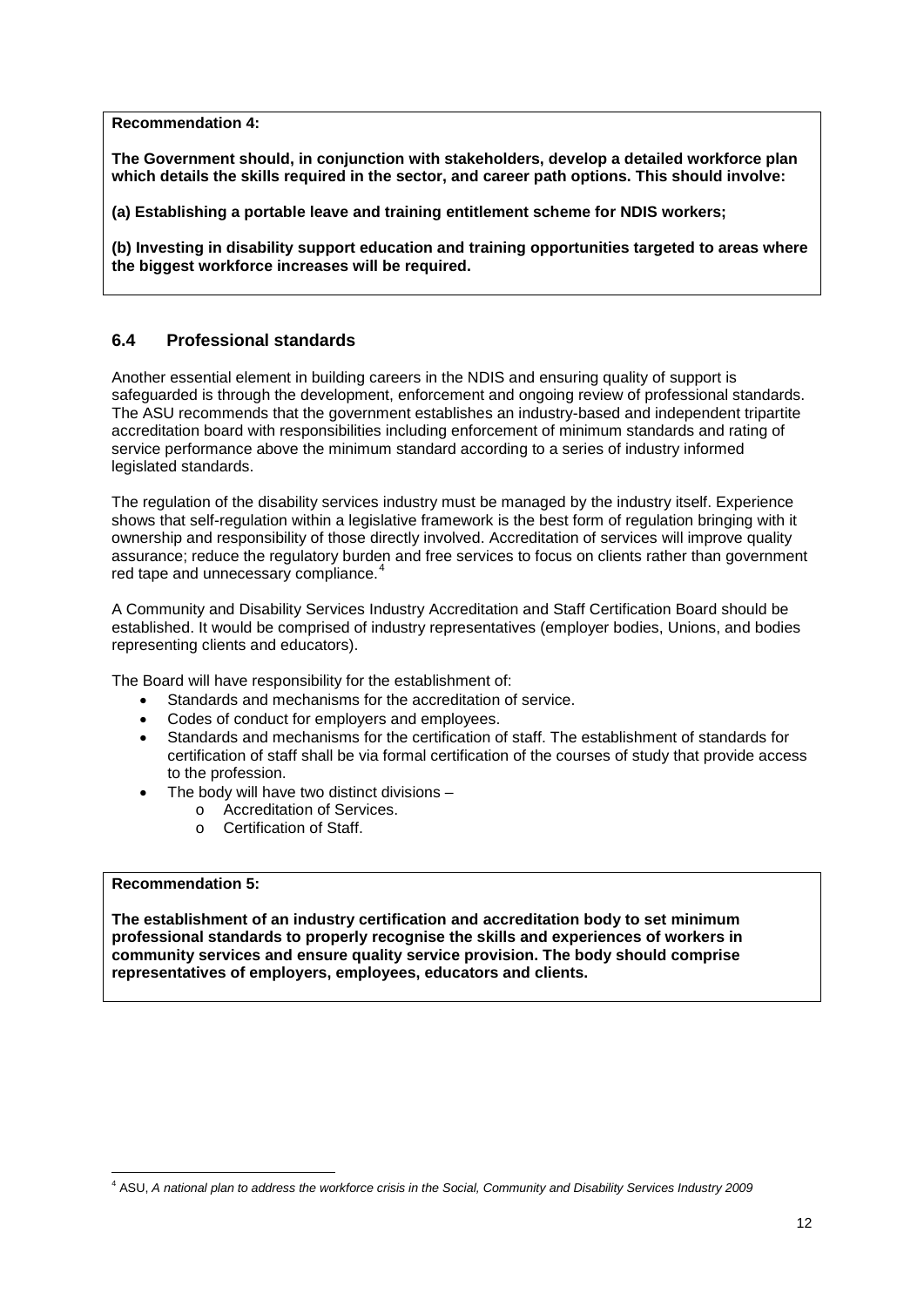## <span id="page-12-0"></span>**7. Mental health**

The ASU's primary concerns relating to mental health and the NDIS are as follows:

- 1. Gaps in mental health service provision that may arise as a consequence of NDIS eligibility rules; and
- 2. For those people living with mental health issues who do qualify for support under the NDIS, the funding available for mental health supports is inadequate.

#### <span id="page-12-1"></span>**7.1 Gaps in mental health service provision**

Under the NDIS eligibility rules, people with a psychosocial disability related to a mental health issue, are eligible for support under the scheme as long as they meet the access requirements. Becoming a participant of the scheme will depend on a number of factors, including, relevantly for this inquiry, a determination that your impairment is likely to be permanent.

The ASU is concerned people living with a psychosocial disability may not be eligible for NDIS funding, as their mental health issues are not "permanent". Most people experiencing mental health illnesses will not qualify as they live with a moderate and/or episodic mental illness and rely upon support programs that may not meet the eligibility criteria for the NDIS.<sup>[5](#page-12-2)</sup> Many people with psychosocial disability have needs and impairments that change in severity and in nature over their lifetimes, sometimes changing very quickly.<sup>[6](#page-12-3)</sup> Further, supporting people experiencing mental health issues often focusses on 'recovery', rather than on the condition or disability itself. The very notion of people with mental health issues needing to go through a process to demonstrate that they are in fact effectively permanently disabled in order to be eligible for NDIS funding is at odds with the approach adopted by support services.

People who do not qualify for the NDIS access requirements will need to rely on existing support services, however the funding for these very same support services are, in many cases, being subsumed into the NDIS. There is currently no commitment from government to continue to fund these services.

Accordingly, the ASU is gravely concerned that people living with mental health issues could be left entirely without access to adequate support to support their recovery.

#### *ASU MEMBER SURVEY - views on gaps in service provision that are arising*

In addition to the joint ASU, HSU and UV survey of disability support workers, we recently conducted a survey of hundreds of ASU members who work in community mental health. Our members are gravely concerned that successful and important mental health supports that they provide will no longer be offered, as a consequence of lack of funding for services.

Our members said:

**.** 

- *I have been informed that there may be no new tender for the program I work in. This is due to the company prioritising NDIS over other services.*
- *My role is being phased out with the rollout of the NDIS.*
- *The work that I do will no longer exist.*
- *Funding cuts to PHaMs program has seen a reduction in staff, a redundant regional manager, and staff now working from home instead of an office.*
- *We have already been advised that our program will close with no likelihood of alternative employment.*
- *Funding cuts to PHaMs have resulted in the loss of a large number of workers.*

<span id="page-12-2"></span><sup>5</sup> Probono Australia, *Concerns people with mental illness could fall through gap of NDIS* [online] Accessed at: https://probonoaustralia.com.au/news/2017/01/concerns-people-mental-illness-fall-gap-ndis/<br><sup>6</sup> Mental Health Australia, *Getting the NDIS right for people with psychosocial disability* [online] Accessed at:

<span id="page-12-3"></span>

https://mhaustralia.org/general/getting-ndis-right-people-psychosocial-disability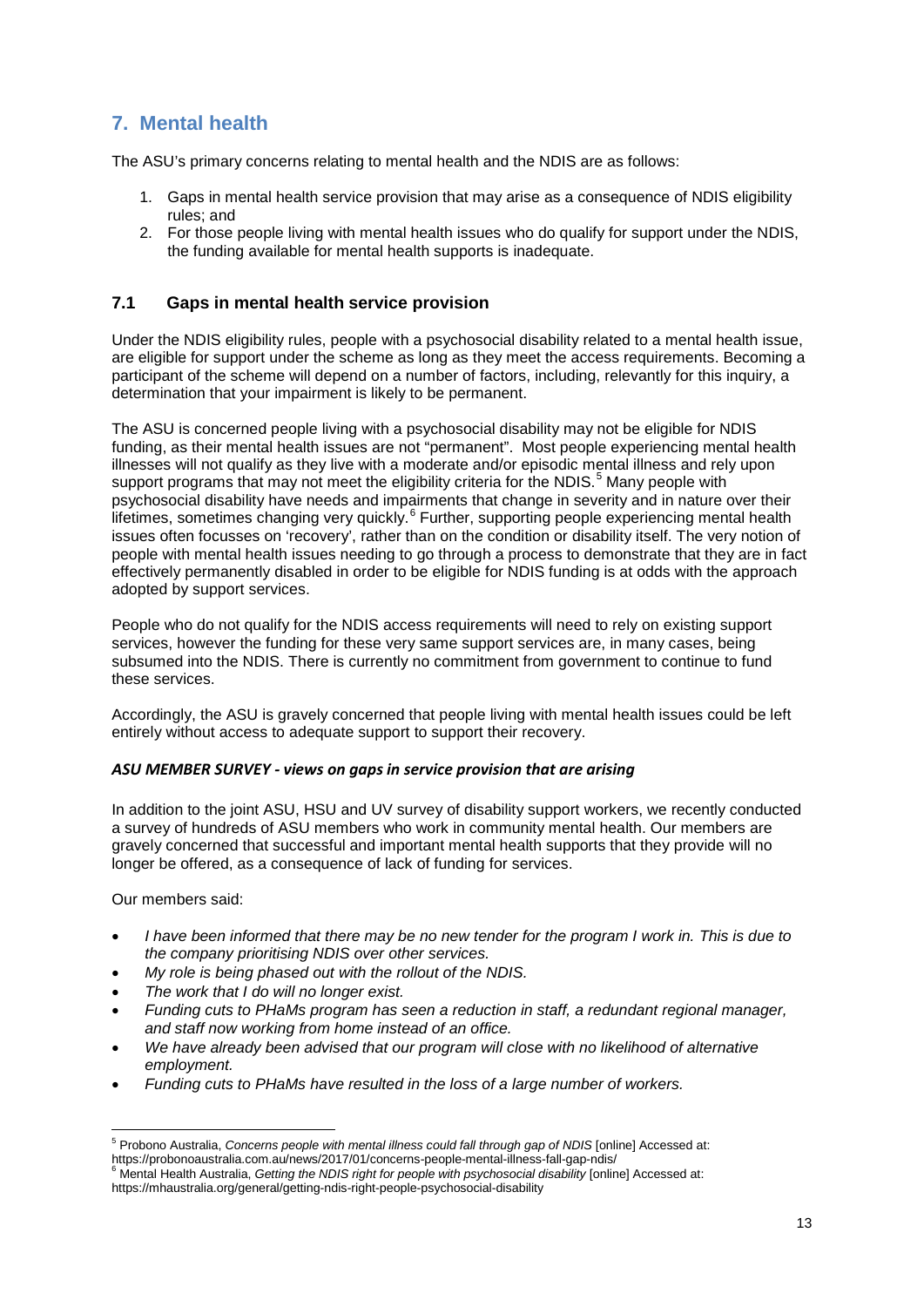- *Currently we have a number of unfunded, add-on services and programs that are unlikely to be able to be continued.*
- *My employer is looking at broadening its approach to providing service so that mental health specific services will no longer be available but rather a broader disability service.*
- *My area of concern is what will happen to all the people who are struggling with their mental health who do not meet NDIS requirements??? This will impact on families and community if no services are still available and if wages are reduced the industry will lose many valuable staff only to be replaced with people who do not have the knowledge and skills.*
- *Consumers were promised continuity of care, but under the proposed changes to community mental health, I think there will be gaps in care and provision of support. Neither workers nor consumers are able to articulate what the changes are likely to be, suggesting that the NDIA has not done enough to support and educate people during the rollout. Some consumers will not be eligible for the NDIS and it is unclear what support will be offered to them (and it appears that our organisation, at least, does not have plans to continue providing support).*

#### **Recommendation 6:**

**The State and Federal Governments enter into an intergovernmental agreement (e.g. COAG) to ensure there will be no gap in services and ongoing mental health funding will remain for non-NDIS eligible participants.**

#### <span id="page-13-0"></span>**7.2 Adequacy of funding for mental health supports**

The NDIS has not been designed to accommodate and support the bulk of people with a mental illness. This is due to the fact the NDIS is a disability program and not a mental health program, and the needs of clients are very different.

The NDIS base hourly rate is too low, and overlooks the diverse circumstances in which mental health support is provided. Mental health support differs from other disability support in that it is primarily focussed on recovery. Further, the nature of mental health issues means that a consumer's needs for support may vary widely over time. Clients may have periods where they require intensive or crisis support, and other periods where they require less intensive support. The NDIS packages don't adequately take into account these fluctuating needs.

Further, mental health support work is different to disability support work. Entry level employees in mental health tend to perform work that aligns with SACS level 3 in the Award, but NDIS pricing assumes support workers are employed at SACS level 2.3 of the Award.

Uncertain funding arrangements, and fears associated with the transition to the NDIS are jeopardising the quality of service provision, and will see experienced specialist mental health workers leave the sector.

#### *ASU MEMBER SURVEY - views on reductions in offerings and quality in mental health services under the NDIS*

Our members told us that their employers were already reducing the services they offer or the quality of the services they offer, or that they were aware that their employer was planning to reduce services.

Our members said:

• *From July 2017 the employer has indicated it will not be able to provide specialist recovery outreach community mental health support as it has been doing because the line item cost under NDIS will not be sufficient. As a result it is planning on setting up a new business model with less pay and reduced conditions.*